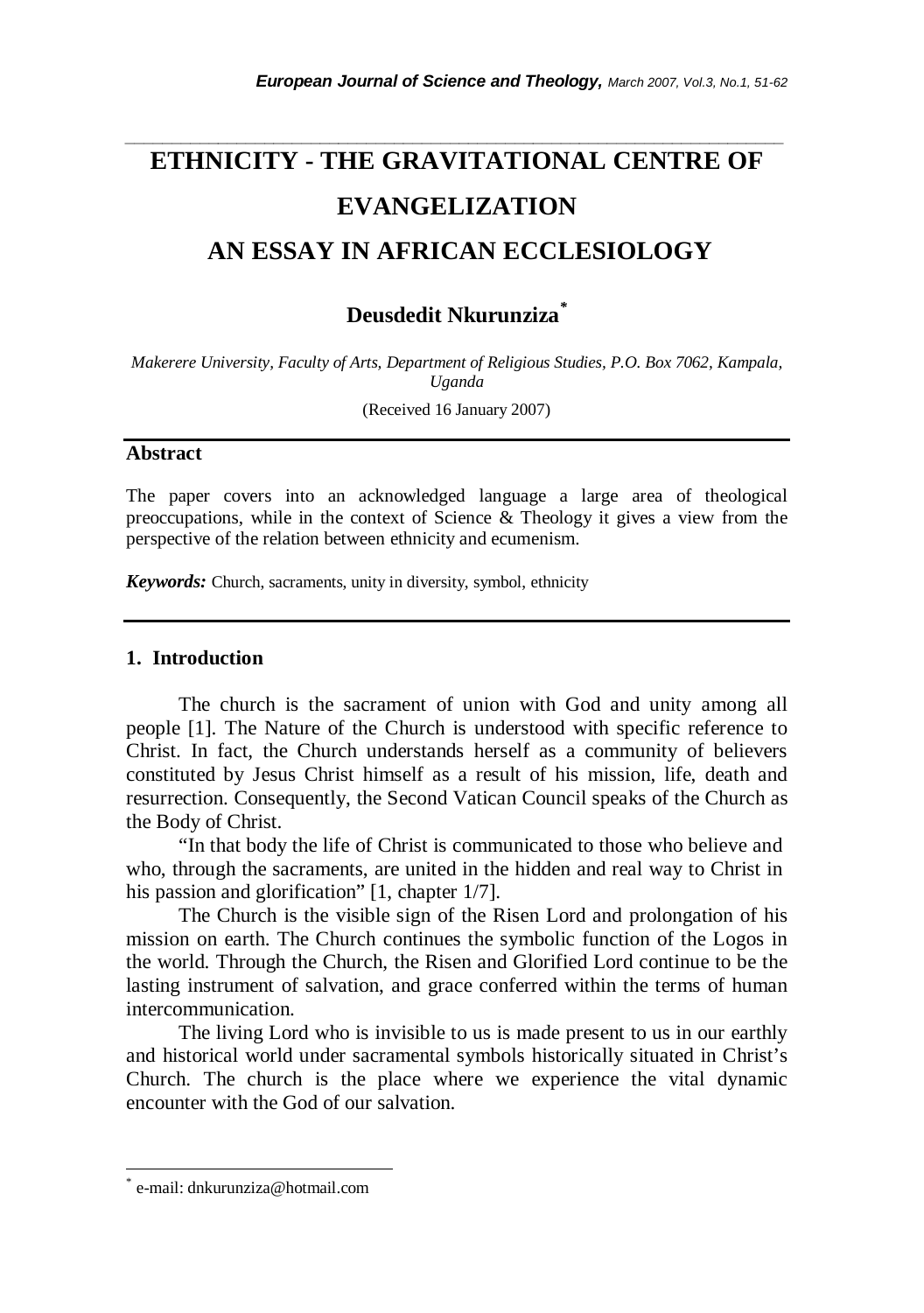This paper is an attempt to understand this reality of the church within the gravitational centre of African spiritually and religious consciousness. The fundamental focus, the mainspring and centre of African – family spirituality is life [2, 3].

 Life in the African family context is lived and experience in the organic universe and epitomized within the family relationship [4, 5]. From the African perspectives of life and family, this paper presents a vital-dynamic experience of the church as sacramental encounter of those united in faith of the Risen Lord. The paper, goes on to discuss as the gravitational centre of evangelization, fundamental to African Systematic Ecclesiology, and therefore, indispensable for the church in Africa.

# **2. The Church in the context of the African Organic Universe**

 Since Africa is a home of varied cultures, various conceptions of the universe must also exist, however, most African people conceive the universe as 'an organic whole' – one dynamic organic universe. This organic universe however, has two dimensions, the visible and the invisible [6-8].

 Within the invisible dimensions, there is God, who is the Supreme-Vital-Force, who is the source and Life-Giver, creator from whom all other vital forces flow and are under his control. Then in the descending order come the founderancestors, the spirits of the clan heroes, then the deceased parents and relations [2, p. 161; 9; 10].

 This visible aspect of the organic universe, which is the world of our experience, constitutes also its own hierarchy. It has other vital forces of the living, which form a hierarchy according to their power-vital dynamism; according to the different manner of being, distinguished by their mode and degree of participation in the Supreme Vital Force (God) and in superior forces of other spiritual/sacred spiritual forces. The visible world is a Symbolic manifestation of the invisible world [7, p.41].

 Man-woman have a privileged place in this visible organic universe, they are at the apex of the cosmos. The cosmos, which is the inexhaustible source of life, is meant to reinforce the vital-dynamism of man-woman so as to make them more living. "…man is not merely a passive element in the rhythm of nature… He participates in the mysterious force which keeps the universe going. He is not just a parasite living in the surface of the earth: he is inserted into the ontological dimension of a world which dominates him but also feeds and sustains him." [9, p. 110]

The family is a micro-cosmic universe of its own type, with the ancestors, family heads and the ordinary family members. The animals, plants and inanimate created things are regarded as part of the total existence of those to whom they belong. The centre of gravity around which this organic universe rotates is life [9, p. 120; 10].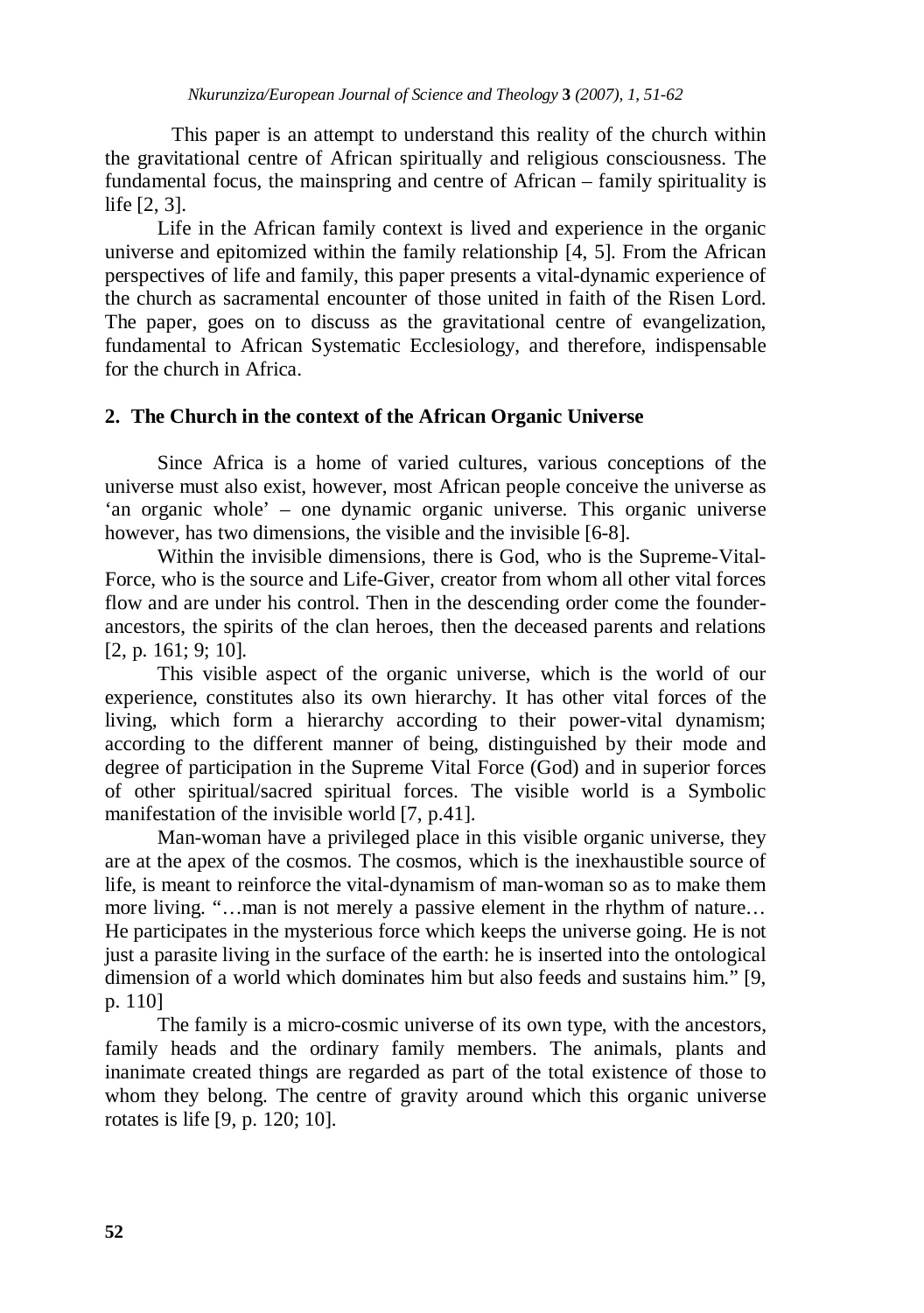The unifying factor, that holds together both invisible and visible, the nerve that holds all things together is life, the vital union, which transcends the merely visible and biological and reaches out to the invisible world [11].

The basic African concept associated with life is that of symbol [6, p. 53; 12] – 'sacrament'. Contemporary theology tries to explain the casualty of the sacraments in terms of the symbol. Karh Rahner says: "The teaching on the sacraments is the classic place in which a theology of the symbol is put forward in general in Catholic theology. The sacraments make concrete and actual, for the life of the individual, the symbolic reality of the church as the primary sacrament and therefore constitute at once, in keeping with the nature of this church a symbolic reality. Thus the sacraments are expressly described in theology as 'sacred signs' of God's grace that is as, 'symbols', an expression which occurs expressly in this context. The basic axioms of sacramental theology are well known: Sacramenta efficiunat quod significant et significant quod efficient." [13]

Through symbol contact is made with the invisible power and also through symbol the duality between the visible and invisible, the spiritual and material, the sacred and secular is over come. Through symbol there is vital union of all, there is vital participation.

Symbols not only unify the objects they symbolize, but also are believed to participate somehow in the reality which they express. The world is an ensemble of symbols and a message to be interpreted. The initiated is the one who knows the secret-symbols- of things and events. Through symbol, there is 'collegiality' between the invisible and visible. Through symbolic expressions the African lives his/her life in an intrinsic relationship with the creator. On this point the African is in agreement with Karl Rahner, when he says:

"The principle that God's salvific action on man, from its first foundations to its completion, always takes place in such a way that God himself is the reality of salvation, because it is given to man and grasped by him in the symbol, which does not represent an absent and merely promised reality but exhibits this reality as something present, by means of the symbol form ed by it." [13, p. 245]

Within this symbolic relationship between the invisible and visible, the spiritual and material, the African searches to live his/her life. One of the basic experiences of the African in his/her symbolic organic universe is the continual search for 'life in fullness'. The living one, want to live more, want to prolong life. The individual in relation to the community is searching for concrete existence accompanied by vital functions and good things of life – and integration with one's own family and with the cosmos [14].

This African Symbolic experience of searching for fullness of life, life connections, vital union, which is also the basis of cohesion and unity of individuals in the African family finds its ultimate significance and a sublime and transcendental realization in the church of Christ; which is a community of life, and of which the vital principle is a participation in the life of the Trinity,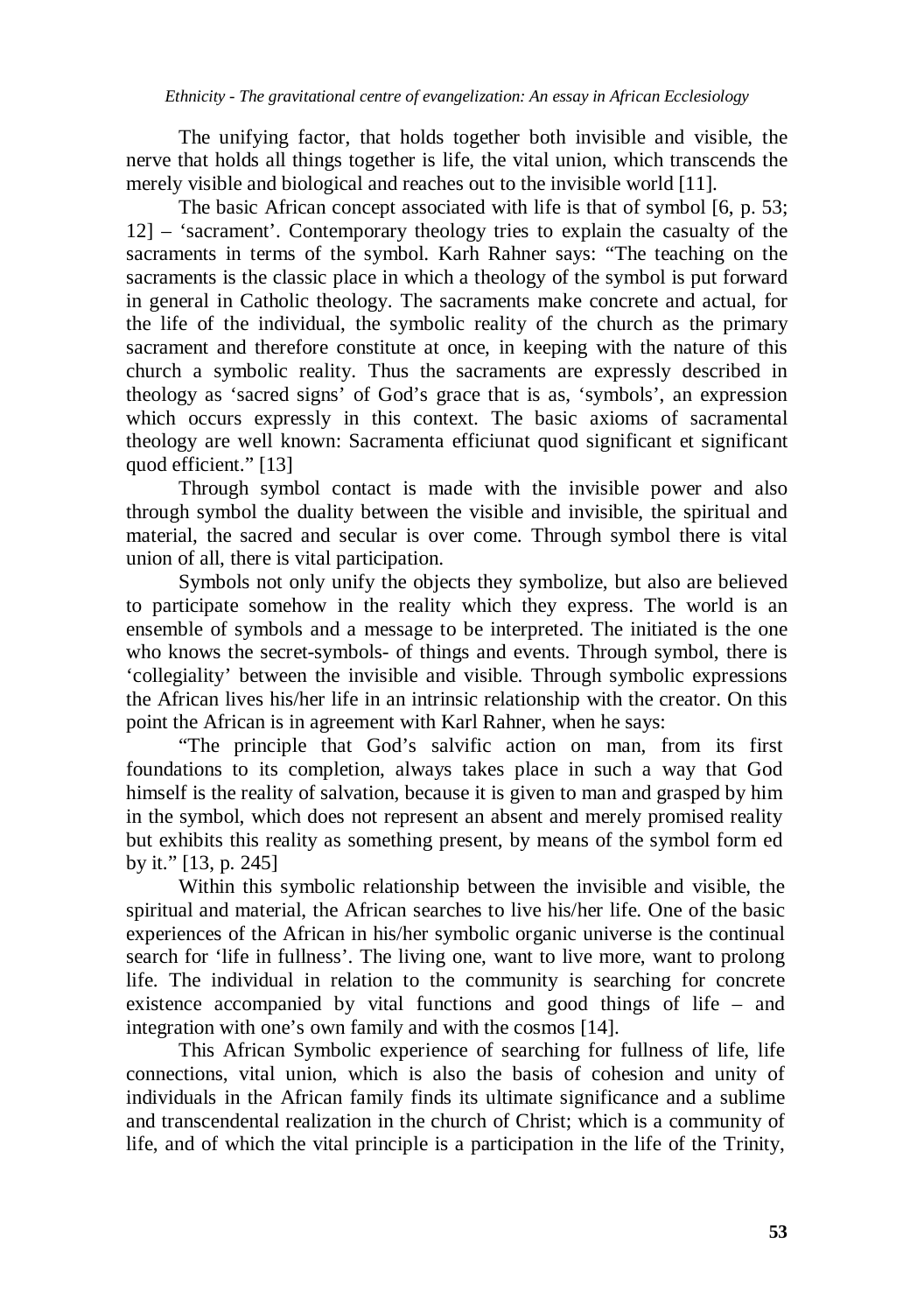whereby God provides the supreme example of mutual participation and communion.

The church of Christ therefore, is the existential and transcendental realization of the African's intrinsic search and *primordial-longing-experienceof-life-in-communion*. From the African experience of life, one can agree with Kasper, that the Church as the sacramentally founded, universal communion is the surpassing answer to the question of man, *a zoon politikon*, a social organism dependent materially, spiritually and culturally on others [15].

## **3. The church is sacrament of life and vital union**

The essence of life, in African context, as Mulago has already pointed out is vital union. Life constitutes a communion, one with the other. Such communion survives death, and links the living and their dead ancestors, who are the intermediaries between the living and God, the ultimate source of all life.

Humans can exist only in community and for the community; they need vital-dynamism to exist and that is what the Church – the family of God, the visible symbolic presence of the crucified Risen Lord, stands for and communicates. The Church, the family of God, to be worthy of its name and mission in Africa, *has to be the symbol, the primary sacrament that signifies and communicates life and vital union*; that is celebrating and communicating that very life which is God in himself. In this sense, the Church in the African context is the icon of the Trinity; it is the symbol of the eternal communion of the triune of God. In this theological context, the Church is seen to be a people brought into unity from the unity of the Father, the Son and the Holy Spirit [1, chapter 1/4]. In the church the individual is taken up into the Trinitarian community of Father, Son and Holy Spirit. Hence the wish and the desire of the African People to belong to the Church because through the Church, the symbol of life and vital union, they share in the very life of the Family of God, Himself.

The Church, as the symbol of life and vital union in African context, has a two fold function, corresponding to the 'vertical' and 'horizontal' dimensions of religion. It has to be the dynamic link with God, the ultimate source of life and at the same time to be the dynamic link between man/woman and his/her fellow human beings and the world of things-the environment.

The Church as the sacrament of a life and vital union is therefore neither exclusively for corporal life nor exclusively spiritual life. In the foot steps of its master, it has to stand for life in the totality of its being, life in its full integrity. Consequently, the Church as sacrament of life and vital union, communities *that what it is by its very essence*, namely 'fullness of life' (John 10.14). The Church, the symbol of life and vital union in Africa, is super empirical, it is eschatological, it stands in for fullness of life here and now and fullness of life beyond the grave as these are inseparable and interdependent.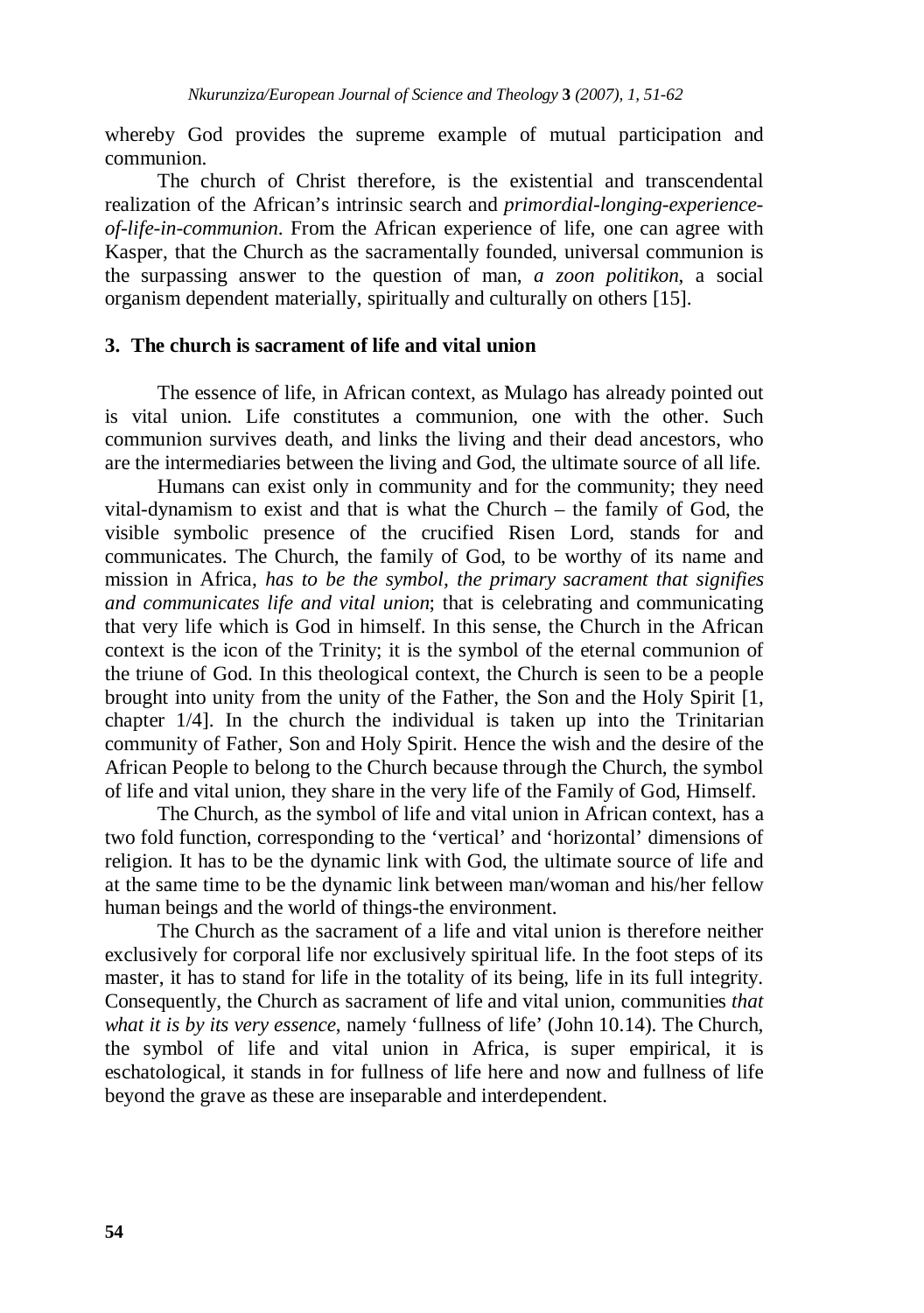#### *Ethnicity - The gravitational centre of evangelization: An essay in African Ecclesiology*

The eschatological thirst of the African to participate in and to communicate with greater vital-forces finds its fulfilment in the Church; the family of fullness of life because it is the family of God per excellence. The Church, therefore should be made a place to feel at home, that is the place of sacramental encounter between visible and invisible, between spiritual and material, between the living and their ancestors and ultimately between God and man/woman of our time. The challenge here is to experience the Church as 'communion'. This *communio*, however, does not come from below; it is a grace and a gift, common participation in the one vital-dynamic union of one life, in which God, the Life-Giver, through Jesus Christ, in the Holy Spirit, has mediated to us though word and sacrament, which we celebrate and share in the liturgy. Ultimately, the vital dynamic experience of church as sacrament of life and vital-union comes to the fore in the liturgy. The Liturgy is the privileged place for experiencing the Church as a vital dynamic sacrament of *communio*.

"By his power he is present in the sacraments so that when anybody baptizes it is really Christ himself who baptizes. He is present in his word since it is he himself who speaks when the holy scriptures are read in the church. Lastly, he is present when the church prays and sings, for he has promised 'where tow or three are gathered together in my name there am I in the midst of them' (Mathew 18.20)" (Sacrosanctum Concilium, chapter 1/7) [16, 17].

The Church's liturgy is a meeting place with Jesus Christ. The presence of Jesus Christ in the Liturgy is a vital dynamic event; it is a divine-human encounter through signs and symbols through which both the individual and community are made partakers in the divine *communio*.

In the Liturgy the Church is lived and experienced as the Body of Christ, the family of God which is vitalized by word and sacrament into a dynamic vital union of believers among one another. This vital union of believers (Christians) is concretely actualized in the communion of the local churches founded through the celebration of the Eucharist [1, chapter 3/23]. Within the local churches (dioceses) the individual Christian experiences and encounters the Church primarily in the parish community and ultimately in the small Christian communities.

Small Christian communities are authentic places where one can concretely experience the Church as symbol and sacrament of life and vital union: in bearing witness of faith *(myrtyria*), in the liturgy that finds its climax in the Sunday celebration of the Eucharist *(Leiturgia),* and in charitable service to one another in the various attributions of human life *(diakonia).* 

This vital-dynamic experience of the church as a sacrament of life and a vital union, that is a communion in unity is a basis for a legitimate African ecclesiology founded on life and communion an ecclesiology of multiplicity of local churches within the greater unity in the one faith, one baptism, one Lord with the same sacraments and offices contextualized in the different cultures and life-situations.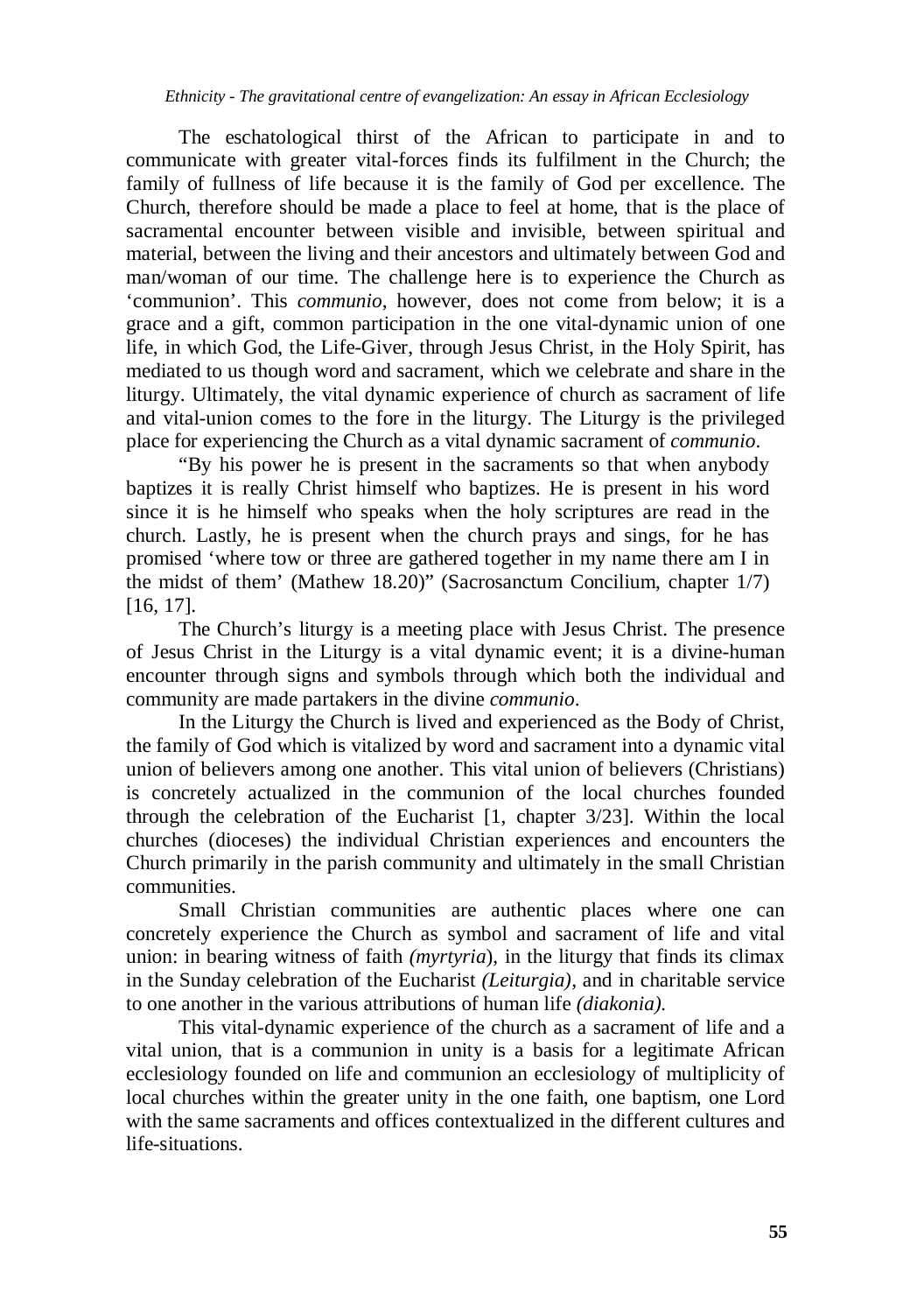#### **4. The Sacraments as dynamic symbols of life and vital union**

I have already pointed out how symbol is a basic concept in African experience of life. Through symbol, there is vital union of all, there is vital participation between the spiritual and material world. Through symbol contact is made with the invisible life-power. The African traditional spirituality which is characterised by various symbolic expressions, through which they had contact with the spirit-world and the deity, finds its full expression in the seven sacraments of the Catholic Church. The sacraments are Theo-Pneuma-Christ which unite the two dimensions of the African organic universe, the visible and the invisible. Through the celebration of the sacraments we are in the spirit, we have access to the Father through Christ, in order to become participants in the divine family. Through the celebration of the sacraments we live and share in a life experience of the Church as sacrament, we participate in the Trinitarian communion itself. All sacraments are symbols of life and provide vital encounter with Christ in the Church, this encounter takes place above all in the word and in the Eucharist. They communicate life and power; they are therefore, vital dynamic expressions of vital-union between God and humanity in history. They perpetuate the presence, the Life-power of the crucified Risen Lord in human history and at the same time bring about that efficacious personal-vitalunion between the individual and Jesus Christ.

While these sacraments have counterpart rituals in African traditional life, they now communicate something fundamentally and radically new to humanity, 'fullness of life' – the indestructible life- relationship and communion with God. I believe this is what traditional Catholic sacramental theology calls 'Sacramental character'. For example, Ignatius of Antioch calls the Eucharist the medicine of immortality, the antidote for death, the food that makes us live forever in Jesus Christ (Ephesians 20.2). In the celebration and reception of the Eucharist we experience an already present salvation: Christ is life and power for us and therefore the antidote for overcoming life disappointments and death by opening the gate to eternal life.

In the current African existential context of life where there is struggling to overcome suffering, poverty and death, the celebration of the Eucharist present a unique moment to experience the summit of all human life. In the Eucharist, one encounters in the most intimate way the resurrected Lord of life who gives the ultimate meaning to human life: to live in community with Jesus Christ, to be with him already in this life, participating in the ancestral community with the triune God and all the ancestors.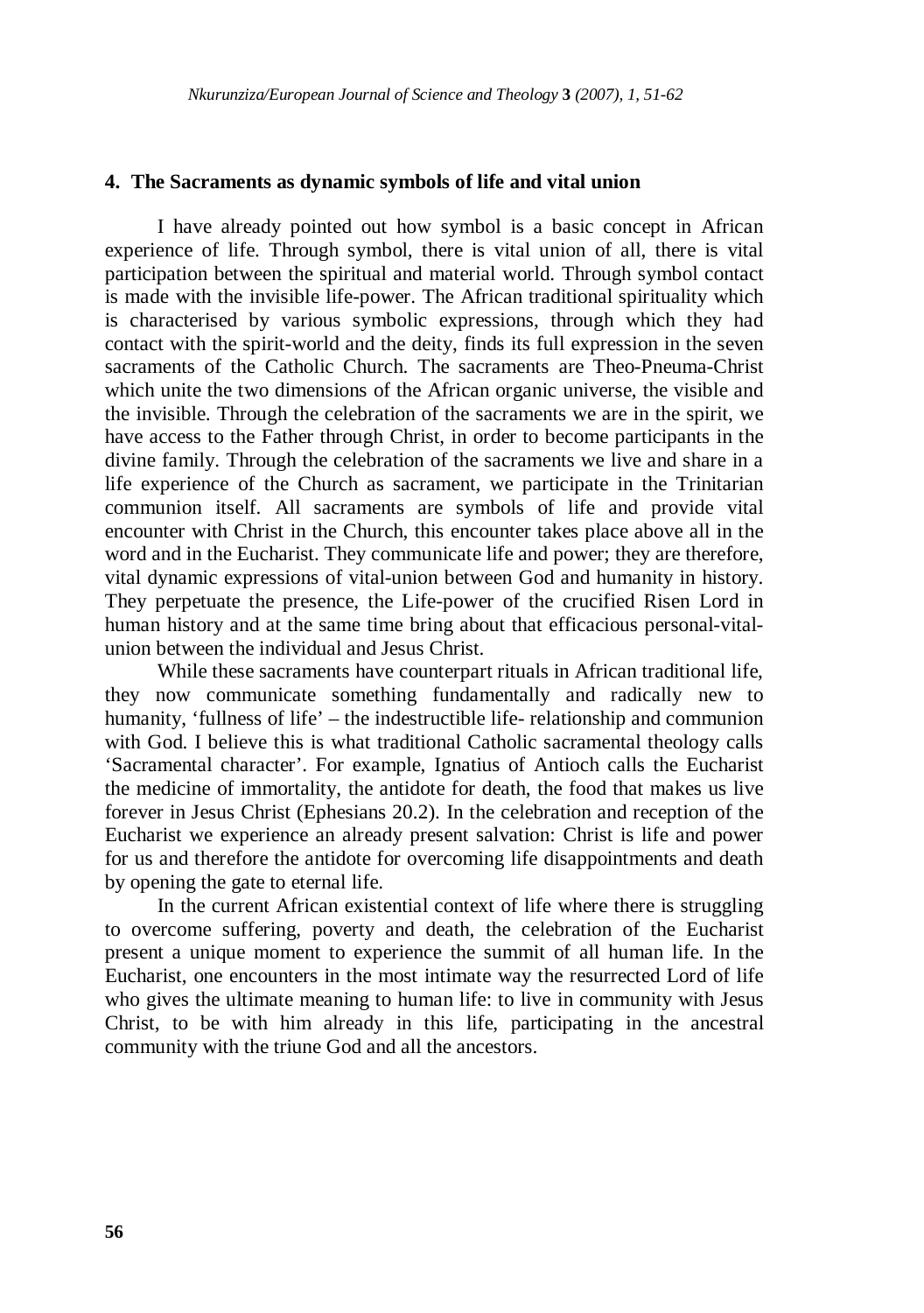## **5. African communion foundation of an African ecclesiology of unity in diversity**

The greatest challenge that faces the Church in Africa is unity in diversity. Given the present African situation, with a variety of peoples, histories and cultures, the Church as sacrament of life and vital-union must also be seen to be the symbol of unity.

Unity is a fundamental determination of the essence of the Church. The Church is essentially, *Una Sancta, Catholica et apostoilica ecclesia (one, holy, catholic and apostolic church)* in which all the differences of peoples, cultures, races, classes, and sexes are ultimately encountered. On a Continent torn apart by violence, the Church as symbol of life and vital union has the challenge to witness to the transcultural equality and unity of all people, the unity of different ethnic groups and ultimately the unity of the *conditio humana*. Hence the Church in Africa can and must be experienced as a vital dynamic sacrament, which is as a symbol and instrument for harmony unity and peace in the world of our experience. It is then, that the church can be concretely experience as a universal sign of salvation [1, chapter 2/9].

The challenge of the Church in Africa is not only unity, but also unity in diversity. The Church has to demonstrate not only how unity in diversity is possible but also how variety and diversity may become a blessing. Africa needs urgently a communion-ecclesiology of unity in diversity to sustain a spirituality of concentric ecclesial communities that are not closed into themselves but pneumatologically open to the others.

"In other words, it should pick up the traditional African communal principles, enhance them with the goodness of Jesus Christ, and enable caring communities to develop and thrive". [18]

The sharing community and solidarity of the Africa family should find its full expression and meaning in the sharing-worshipping-community of the Church. In this African context, there is need of an African communionecclesiology with ecumenical and inter-religious perspectives. An ecclesiology which recognizes the fact that in some of our villages, Africans of all three religions: traditional region, Christianity and Islam are untied by their extended family ties. An ecclesiology that takes into account the fact that Africa's culture is communal and its spirituality and peace depends on inter religious existence. This means, in practice that dialogue with other faith communities is not an option but an imperative, an ecclesial duty for effective evangelization.

The ecclesial communities (small Christian communities) should become 'sacramental' that is, places where people not only talk but also live and experience justice, peace, and sharing. Places where the Good News of Jesus Christ is not only preached but also lived in the concrete of the real lives of the people to whom it is delivered and should make a difference.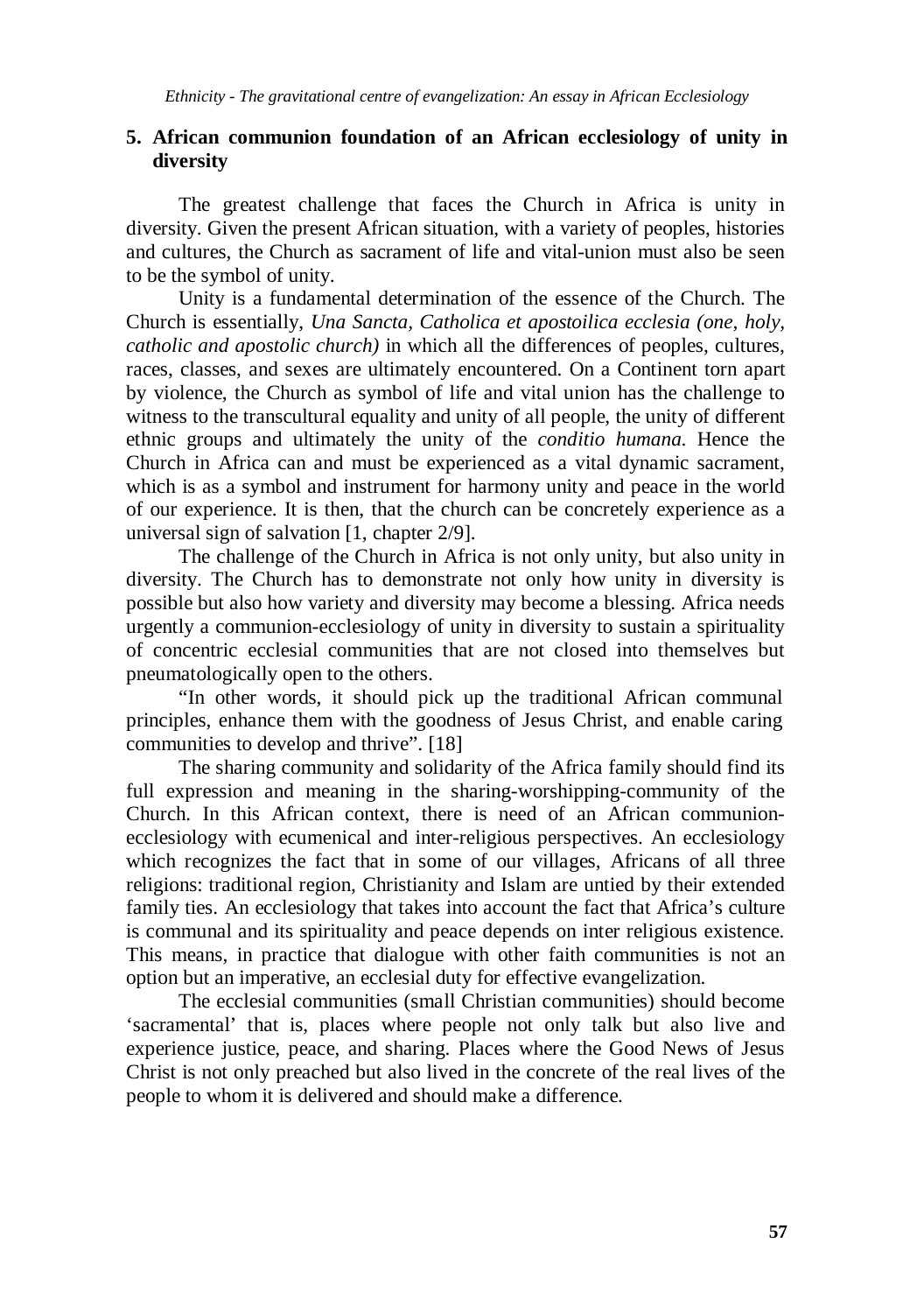The African sense of community founded on the family, clan and tribe has sometimes been labelled as 'tribalism' and as 'enthnocentricism'. There is apparent fear to meet and talk together as members of one ethnic group as such venture both in Church or government circles may be called 'tribalistic' or 'ethnocentric'.

There is of course no doubt that both the Church leaders and politicians have used ethnic differences for divisive and negative uses. The ecclesiological challenge remains, namely unity in diversity. In fact, it is my contention, that African ecclesiology of unity in diversity is the only source of salvation and liberation of different African ethnic groups. The ecclesiology of unity in diversity which encourages reciprocity, learning of and from each other and sharing the experiences of faith lived concretely in different cultural and ethnic life situations.

The Church in Africa has no alternative but to take seriously the demands and challenges of the different African ethnic groups. Rather than trying to suppress them, they should be re-vitalized by the Gospel so that they become part and parcel of the mystical Body of Christ, new concentric centres of evangelization and use their Christianized cultural aspirations as authentic moments towards internalized cultural evangelization.

#### **6. Ethnicity - the new gravitational centre of evangelization**

Shorter has already pointed out that ethnicity is a real problem for the Church in Africa:

"It would be surprising if the Church were not both a victim and accomplice of ethnocentrism. Up till now, Catholics have been reticent about the ways in which they have been affected by the "ethnic diseases Church authorities approaches the ethnic problem with extreme caution, creating ethnically encapsulated dioceses, and aligning with ethnically oriented governments. Even so, it was not always possible to avoid appointing bishops and priests who were ethnic groups. In the 1960s Catholic in a Ghananian diocese burnt their bishop's Episcopal throne outside the cathedral, because he was not of their ethnic group. In a number of other African dioceses the clergy have boycotted their newly appointed bishop and in other cases missionary administrators have been appointed because of incurable ethnic rivalries among the diocesan clergy." [19]

In the same context, Shorter goes on to point out how both the African Synod and SECAM have noted that the ethnic group remains the source of the very African social and cultural identity, which the Church is pledged to evangelize. Mary N. Getui goes a step further, to point out positive aspect of ethnicity and to emphasize how ethnicity can be utilized and applied today in promoting interethnic reconciliation and coexistence [20].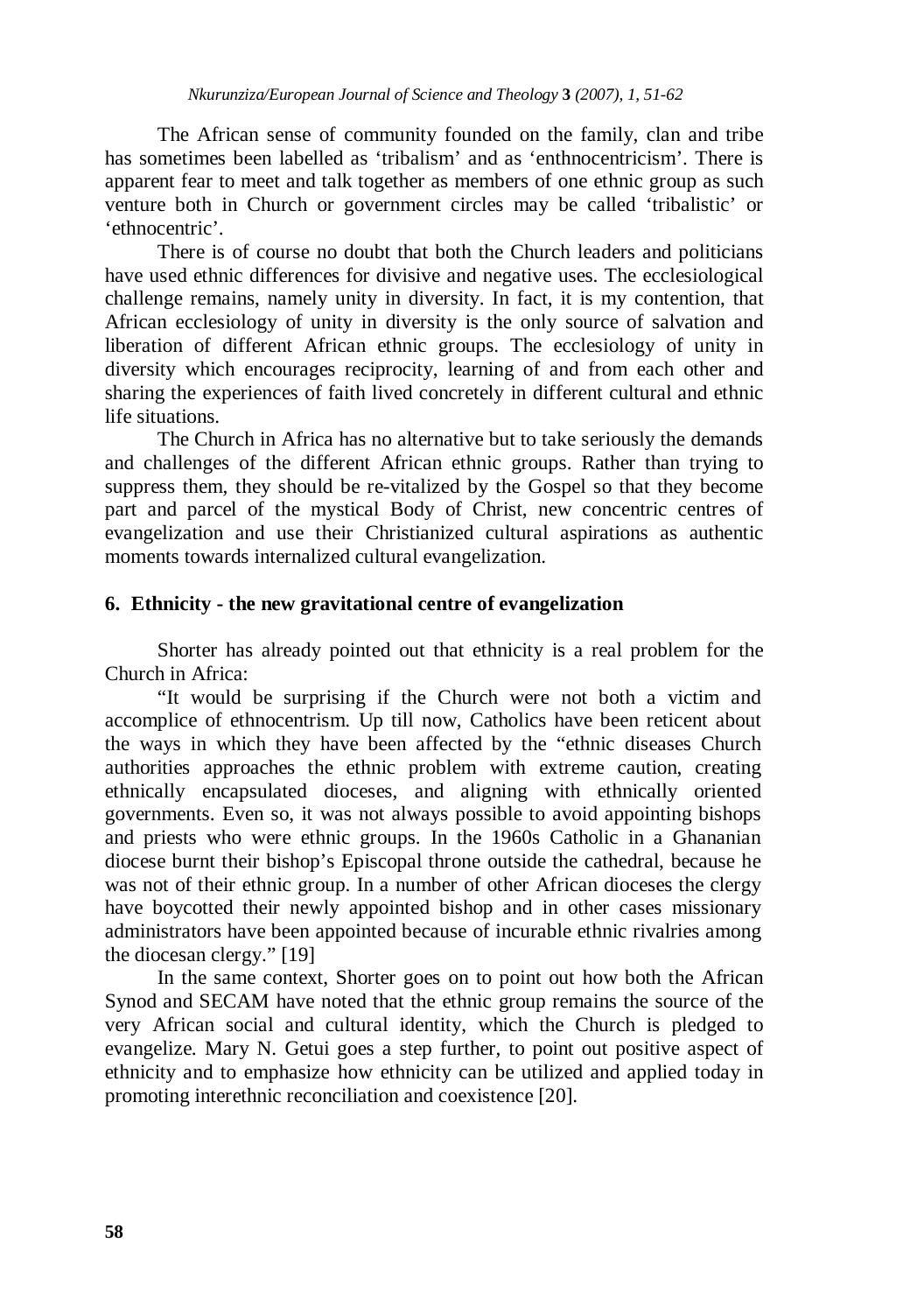The power of the Gospel everywhere transforms and regenerates (Catechesi Tradendae no. 53). This means that every ethnic group needs to be transformed by the Gospel values in the light of the Paschal Mystery (Ecclesia in Africa No. 61). In other words, the challenge of the church in Africa is the evangelization and Christianization of the ethos of ethnicity (Evangeli Nuntiandi No. 20). This is the task which the Church in Africa has to carry out, and eventually to recognize and give identify to each ethnic group, fully knowing that he one who has the capacity to make the whole creation new (Revelation 21.5) is the very same one who *transforms and regenerates ethnicity to make his Body, the Church a multiethnic communion of Christian communities.* 

In this regenerated and acculturated ecclesial communion there is nothing wrong when each ethnic group develops liturgy in their language and ask ministers from the same ethnic affiliation, such is the only authentic way towards self propagating, self-supporting and self-sustaining local Church. In principle therefore, there is nothing theologically wrong for each ethnic group to have its own liturgy and pastoral agents of their culture, of course not exclusively but primarily; otherwise the community is not self-sustaining but dependent on expatriates.

Pope Paul VI's message in Kampala 1969 to the Church in Africa exactly thirty seven years ago, is clear; '*by now you Africans must become missionaries to* yourselves' of course in the name of Catholicity and Universality of the Church, the Africans are free to blackmail and reject their fellow Africans in favour of expatriates; just as much as they are also free to remain dependent on foreign aid and personnel, but such does not facilitate the new integral evangelization of the African Church through the variety of its ethnical and cultural dimensions. If you want to sweep the house clean, you should get the bloom that can reach all the corners. The point I have tried to make here is that ethnicity can be used by the church in Africa as the gravitational centre of evangelization.

"In each parish, it might be advisable to promote occasions of encounter of different ethnic groups through celebrations….. it is important not to ignore the multi-ethnicity of Christian communities and to take the initiatives of presenting occasions to offer in the different groups, particularly the youth, and encourage them to share and appreciate each other's peculiarities". [21]

If we can infiltrate this ethnic variance in its indigenous African setting with the Gospel – Civilization of love, with the person and love of Christ, then this variance can be regenerated and stimulated to open up to the newness of the Gospel's truth and to find in it an incentive for further development (Fides et ratio no. 71). Otherwise, a continued refusal or dismissal of things African or rejection of genuine requests from different African sectors of life is not only a disrespect to the humanity of Africans but also a contradiction to the teaching of the magisterial which has already underlined that Christ in his Body in Africa is African. Pope John Paul II has supported the move towards enculturation in the churches of Africa and during one of these visits to Africa, has said that Christ in the members of his Body in Africa is African.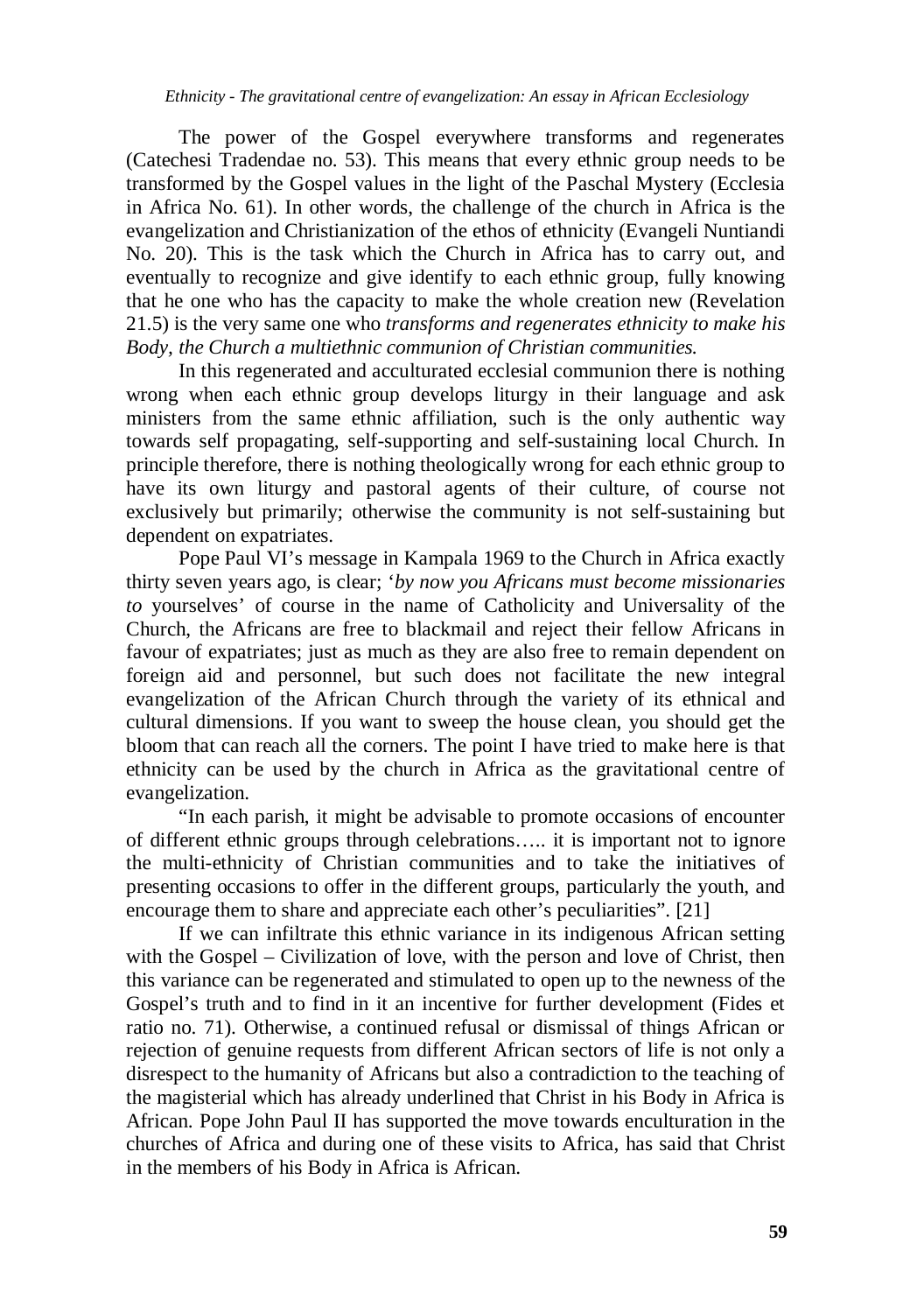#### **7. The church dynamic symbol of communion with the ancestors**

Christ did not come to abolish family relationships but rather to sanctify them and by his Holy Spirit to enable them embrace and live in nonconsanguineous and universal life relationships.

The ancestorship of Christ opens up the ghetto-mentality of the natural lineage's and unites them all in a common vital-union kinship system of the family of God. In this sense, the Church – the family of God is the place of encounter of the different African family systems as a consequence of acknowledging Christ's ancestorship. Jesus Christ is the epitome of all communion between God and humanity.

The ancestorship of Christ embraces the whole human family, and humanity has only one ancestor, one head, one Lord to speak on its behalf, that is the Christ, God-man. Those who have explicitly acknowledged the ancestorship of Christ and have become members of his family, the Church, are meant to be the proto-type of that union of life and love which Christ has with the Father in the Holy Spirit in which the whole of human kind is called to participate.

The Church, therefore as a community of communities, the family of families, the clan of clans, living and experiencing a vital dynamic bond of union of faith, love and fellowship in Jesus Christ is the symbol of communio with the ancestors. The Church as the family of families is the symbol and sacrament of the approaching parousiastic community of the human race.

This parousiatic community of the human race, in our African context, constitutes the company of the ancestors [10]. Hence the vital dynamic experience of the Church as sacrament is also an experience of communion beyond death. In other words, the ecclesial communion alone can fulfil the desire of the human heart and the *communion sanctorum*, the community of our ancestors [1, chapter 7/50] is the ultimate answer to the question of everlasting life and *invisible bond of love beyond the grave*.

There is no doubt that the African family has to become more and more a living and worshipping 'domestic church'; the authentic place of vital dynamic encounter with the ancestors and the God of our salvation. The African family is the authentic place of vital dynamic experience of the church as sacrament of life and union with God.

## **8. Conclusion**

The mission of the church in Africa includes: liberating and re-vitalizing the identity of the marginalized ethnic groups; empowering them with the Gospel of love; providing real home to the refugees; solidarity with women, provide hope and sustenance and education to he African child; last but not least to overcome the scandal of violence, armed struggle and bloodshed with a culture of life, and love and peace for the integral growth and development of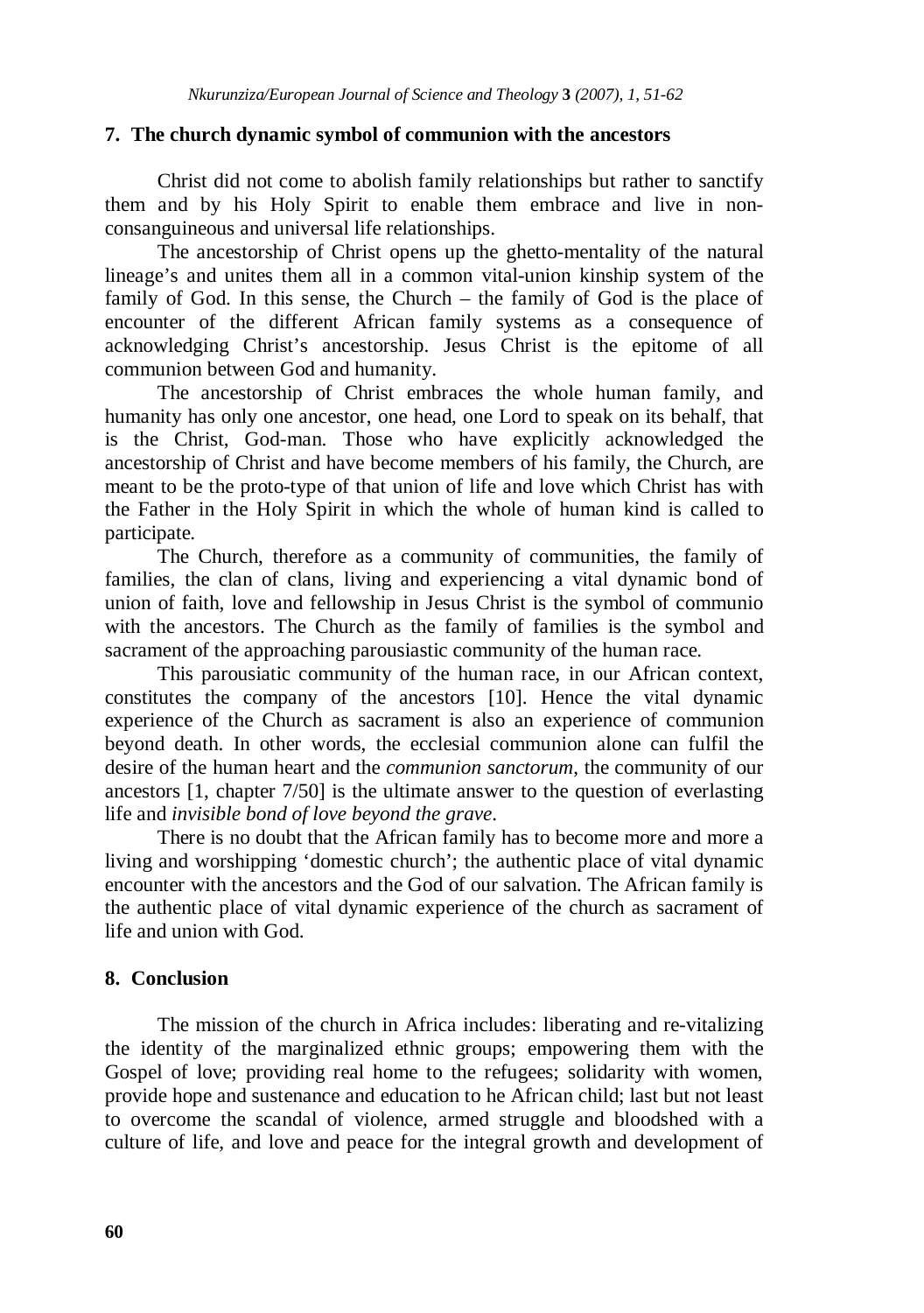every African family and person on this continent. Only then will the Church be experienced as sign and sacrament of unity and salvation.

Africa needs a Church; Africa needs a spirituality which enables and empowers Africans to live a life of 'shalom' – total well-being in their multireligious, multiethnic, multiracial, and multi-political – economic contexts. Hence the need of the African communion-ecclesiology of unity in diversity which will inspire and motivate the African Church to live and manifest unity in diversity. The Church in Africa to be prophetic and to answer the call of evangelization has to be the symbol of a life and 'plural unity' which is more beautiful and meaningful than unity in singularity.

The African ecclesiology has to bring out the fact that that the nature and essence of the Church necessarily implies plurality  $-$  in unity: the one plural unity of the Church concretely lived and experienced in the plurality of ecclesial communities in which each individual person is infinitely loved by God. The perfect beauty of plural unity found in God alone ought to find its symbolic – life expression in the Church in Africa.

## **References**

- [1] Pope Paul VI, *Lumen Gentium*. *Dogmatic Constitution on the Church*, Chapter 1, Second Vatican Council, November 21, 1964, available at http://www.vatican.va/archive/hist\_councils/ii\_vatican\_council/documents/vat\_ii\_c onst\_19641121\_lumen-gentium\_en.html
- [2] M.N. Nkemnkia, *African Vitalogy. A step forward in African Thinking*, Pualines Publications Africa, Nairobi, 1999, 11.
- [3] D.R.K. Nkurunziza, *Bantu Philosophy of life in the light of the Christian message: a basis for an African vitalistic Theology*, A.M: Peter Lang, Frankfurt, 1989, 51.
- [4] A.G. Msafiri, African Christian Studies, **14(1)** (1998) 54.
- [5] C.Nyamiti, African Christian Studies, **15(1)** (1999) 34.
- [6] A. Shorter, *African culture on overview. Social-Cultural Anthropology*, Paulines Publications Africa, Nairobi, 1998, 47.
- [7] L. Magesa, *African Religion. The Moral Traditions of Abundant Life*, Paulines Publications Africa, Nairobi, 1997, p.44.
- [8] J.S. Mibiti, *African Religions and Philosophy*, Anchor Books, Garden City, 1970, 15.
- [9] O. E.A. Ruch and K.C. Anyanwu, *African Philosophy. An Introduction to the main philosophical trends in Contemporary Africa*, Catholic Book Agency, Rome, 1984, 145.
- [10] M. Mununguri, *The closeness of the God of our Ancestors*, Paulines Publications Africa, Noirobi, 1998, 39.
- [11] J. Parrat, *Reinventing Christianity. African Theology Today*, African World Press, New Jersey, 1995, 32.
- [12] K. Rahner, *A Rahner Reader*, G. Mccool (ed.), Dorton, Long man & Todd, London, 1975, 120.
- [13] K. Rahner, *Theological Investogations*, Vol. 4, The Seabury Press, London, 1974, 221.
- [14] C. Nyamiti, African Christian Studies, **6(1)** (1990) 8.
- [15] W. Kasper, Communio: International Catholic Review, **13** (1986) 101.